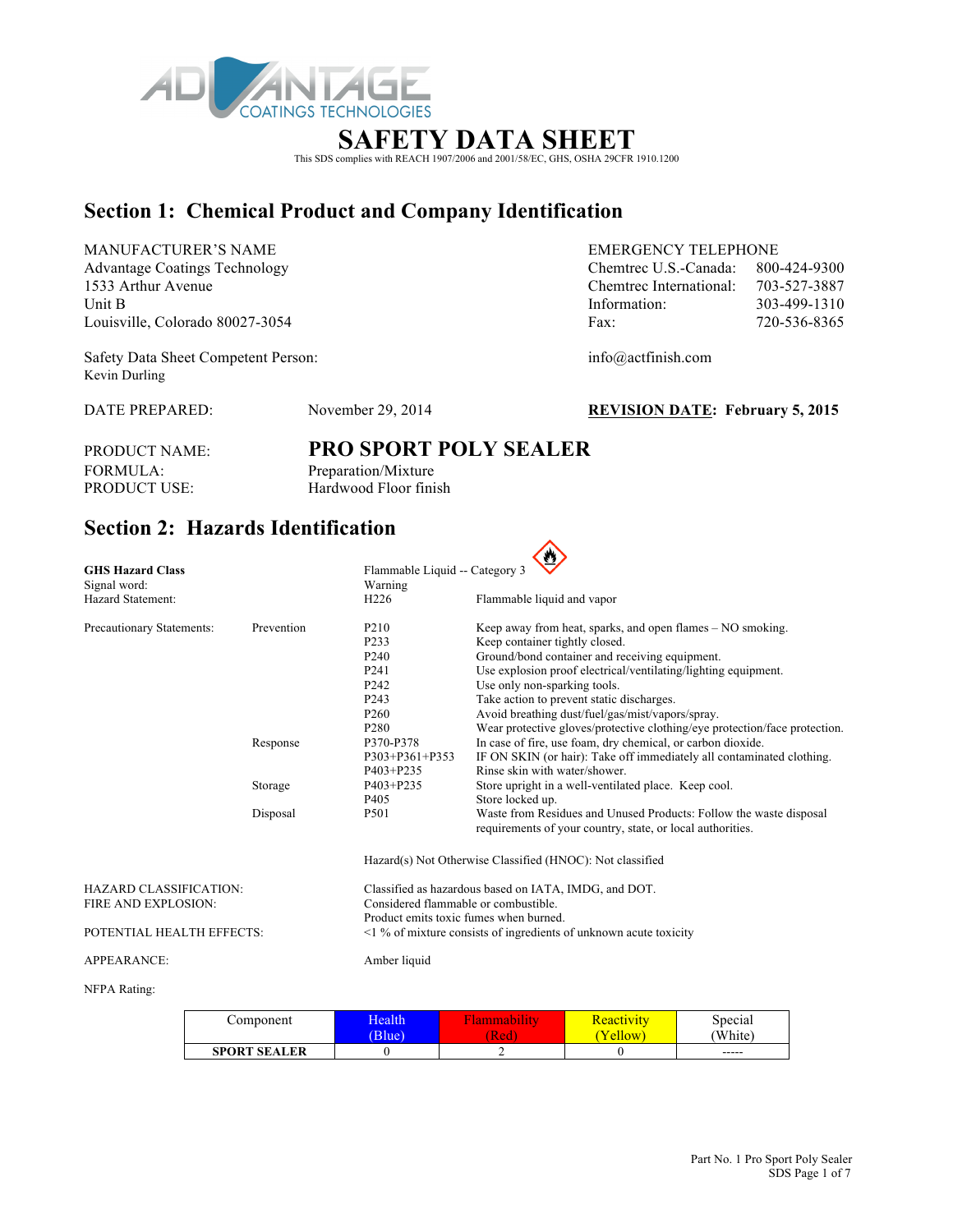

### **Section 3: Composition, Information on Ingredients**

| <b>PRODUCT</b><br>COMPOSITION | APPRX<br>$\frac{0}{0}$ | CAS<br>NO. | <b>EINECS/</b><br><b>ELINCS</b> | <b>DANGER</b><br><b>SYMBOL</b> | <b>RISK</b><br><b>PHRASE</b> | DSL<br>$\cap$ ANADA | <b>TSCA</b> |
|-------------------------------|------------------------|------------|---------------------------------|--------------------------------|------------------------------|---------------------|-------------|
| <b>Stoddard Solvent</b>       | 50-60                  | 8052-41-3  | 649-345-00-4                    | Xn                             | R 65                         |                     |             |

Trade Secret (TS) Some items on this MSDS may be designated as trade secrets. Bonafide requests for disclosure of trade secret information to medical personnel must be made in accordance with the provisions contained in 29 CFR 1910.1200 I 1-13. The full text for all R-Phrases is shown in Section 16.

# **Section 4: First Aid Measures**

Description of First Aid Measures:

| INHALATION:          | Remove to fresh air. If not breathing, provide CPR (cardio pulmonary resuscitation). Get<br>immediate medical attention.                                        |
|----------------------|-----------------------------------------------------------------------------------------------------------------------------------------------------------------|
| <b>SKIN CONTACT:</b> | Immediately flush skin with plenty of soap and water for at least 15 minutes. Remove<br>contaminated clothing.                                                  |
| EYE CONTACT:         | Immediately flush eyes with plenty of water for at least 15 minutes. Get immediate medical<br>attention.                                                        |
| INGESTION:           | If swallowed do not induce vomiting, give large quantities of water to drink. Never give<br>anything to an unconscious person. Get immediate medical attention. |

Most important symptoms and effects, both acute and delayed:

| Symptoms/Injuries After Ingestion                                           | Ingestion (swallowing) may irritate the mouth, throat and stomach. Aspiration into lungs may<br>cause chemical pneumonia and lung damage. Ingestion is not an anticipated route of<br>exposure for this material in industrial use. |
|-----------------------------------------------------------------------------|-------------------------------------------------------------------------------------------------------------------------------------------------------------------------------------------------------------------------------------|
| Symptoms/Injuries After Inhalation                                          | Inhalation of vapors in high concentration may cause irritation of respiratory system.<br>Inhalation of high vapor concentrations can cause CNS-depression and narcosis.                                                            |
| Symptoms/Injuries After Skin Contact<br>Symptoms/Injuries After Eye Contact | May cause skin irritation. Symptoms may include redness, drying, defatting, and cracking<br>Eye irritation may result.                                                                                                              |

Chronic Effects: Exposure to organic solvents during pregnancy may cause an increased risk of birth defects.

Indication of any immediate medical attention and special treatment needed Symptoms may not appear immediately. In case of accident or if you feel unwell, seek medical advice immediately.

# **Section 5: Fire-fighting Measures**

FLASH POINT: 40 °C ( 104 °F) Seta closed cup) FLAMMABLE LIMITS IN AIR (% by vol): 0.8% LEL; 5.6% UEL

EXTINGUISHING MEDIA: Foam, Dry Chemical Powder, or Carbon Dioxide

SPECIAL FIREFIGHTING PROCEDURES: Wear self-contained breathing apparatus (SCBA) and full fire-fighting protective clothing. Thoroughly decontaminate all protective equipment after use. Evacuate all persons from the fire area to a safe location. Move nonburning material, as feasible, to a safe location as soon as possible. Fire fighters should be protected from potential explosion hazard while extinguishing the blaze. DO NOT extinguish a fire resulting from the flow of this combustible liquid until the flow of liquid is effectively shut off. This precaution will help prevent the accumulation of an explosive vapor-air mixture after the initial fire is extinguished. Use water spray to cool fire-exposed containers.

UNUSUAL FIRE AND EXPLOSION HAZARDS: Combustible material. Vapors may form explosive mixtures with air. Flash back possible over considerable distance. When driers such as cobalt naphthanate are added, air oxidation of the resin or materials contaminated with the resin may cause it to spontaneously combust. To avoid spontaneous combustion: (1) prevent residue build-up and (2) soak soiled rags, spraybooth filters and over-spray waste in a closed water-filled metal container. Closed containers may rupture when exposed to extreme heat. Empty containers may retain product residue (liquid and/or vapor). Do not pressurize, cut, weld, braze, solder, drill, grind, or expose these containers to heat, flame, sparks, static electricity, or other sources of ignition as the container may explode and may cause injury or death.

## **Section 6: Accidental Release Measures**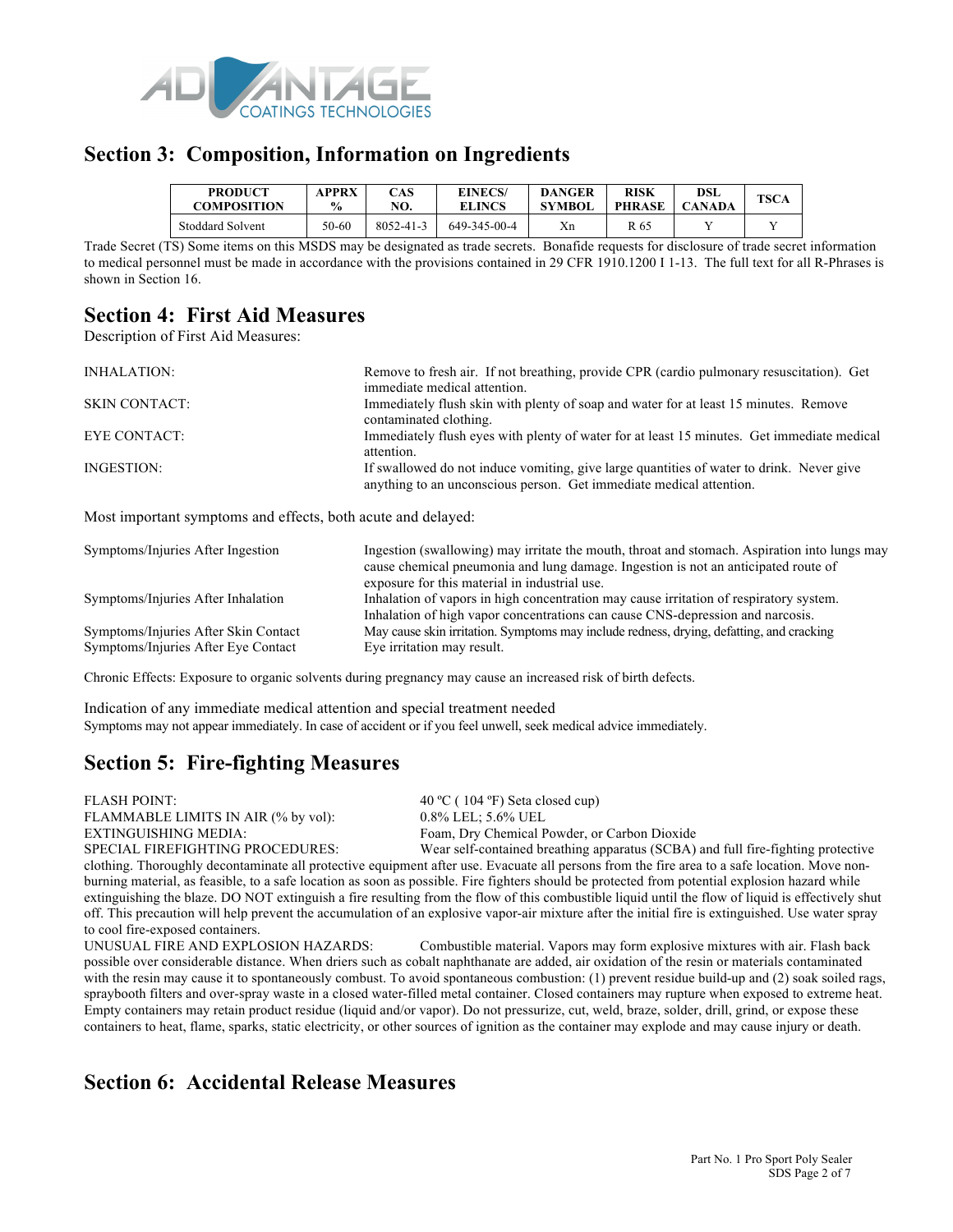

### ACTION TO BE TAKEN IF MATERIAL IS RELEASED OR SPILLED:

Wear proper protective equipment as specified in Section 8: Exposure Controls/Personal Protection Warn other workers of spill and contain spill. Recover spill by using absorbent and sweeping up waste material. In case of large spills, dike the spill, if possible. Call emergency services. Place material into a chemical waste container. Eliminate all sources of ignition and ventilate area. Prevent spills or contaminated rinse water from entering sewers or watercourses.

DISPOSAL METHOD: disposal should be made in accordance with federal, state, and local regulations. Incineration is recommended.

### **Section 7: Handling and Storage**

PRECAUTIONS TO BE TAKEN IN HANDLING AND STORAGE:

For best results store upright between 12 - 25 °C (50 - 80 °F). Avoid freezing. Keep container closed when not in use. Keep away from heat and flame. Wear proper protective equipment and avoid contact with skin, eyes, or clothing. Wash hands after handling this material. Follow all applicable local regulations for handling and storage. Utilize chemical segregation.

### INFORMATION ON EMPTIED CONTAINER

Dispose of this container according to local, state, and federal laws in your country. Do not reuse this container. This container may be hazardous when emptied.

#### SPECIFIC USES:

This product is a hardwood floor finish.

## **Section 8: Exposure Controls/Personal Protection**

### Control Parameters:

| <b>PRODUCT</b><br><b>COMPOSITION</b> | <b>ACGIH</b><br><b>TLV</b> | <b>OSHA</b><br>PEL                     | <b>NIOSH</b><br><b>REL</b>       | U.S.<br><b>WEEL</b><br>TWA | EU<br><b>IOELV</b><br><b>TWA</b><br>$(mg/m^3)$ | <b>United</b><br>Kingdom<br>WEL<br><b>TWA</b><br>$(mg/m^3)$<br>STEL (ppm) | Canada<br>OEL                           | Mexico<br>OEL                   |
|--------------------------------------|----------------------------|----------------------------------------|----------------------------------|----------------------------|------------------------------------------------|---------------------------------------------------------------------------|-----------------------------------------|---------------------------------|
| <b>Stoddard Solvent</b>              | $100$ ppm                  | 2900<br>mg/m <sup>3</sup><br>$500$ ppm | 20000<br>$mg/m^3$<br><b>IDLH</b> |                            |                                                | $- - - - -$                                                               | 2900<br>mg/m <sup>3</sup><br>500<br>ppm | 1050<br>$mg/m^2$<br><b>STEL</b> |

### Exposure controls

PROTECTIVE GLOVES: Neoprene, butyl, or nitrile rubber gloves are recommended. EYE PROTECTION: Recommend eye protection using safety glasses or goggles. SKIN PROTECTION: Suitable protective clothing to prevent skin contact

VENTILATION: Always provide good general, mechanical room ventilation where this chemical/material is used.

SPECIAL VENTILATION CONTROLS: Use this material inside totally enclosed equipment, or use it with local exhaust ventilation at points where vapors can be released into the workspace air. RESPIRATORY PROTECTION: Follow the OSHA respirator regulations found in 29 CFR 1910.134 or the CEN European Standards (EU). Use a NIOSH/MSHA or European Standard (EN) approved respirator if exposure limits are exceeded or if irritation or other symptoms are experienced.

WORK/HYGIENE PRACTICES: Avoid breathing vapor. Avoid contact with eyes. Wash hands after handling.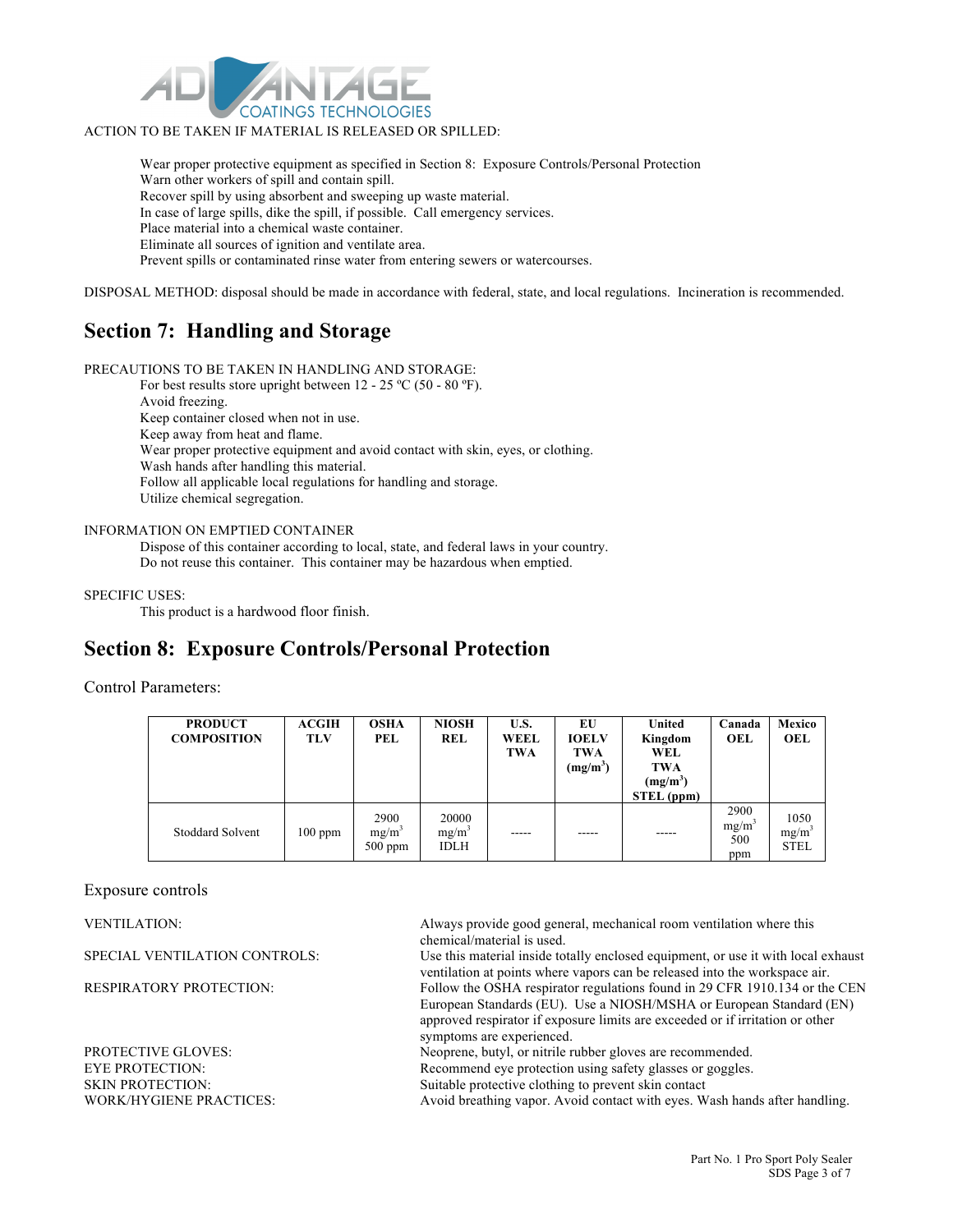

OTHER EQUIPMENT: Make safety shower, eyewash stations, and hand washing equipment available in the work area.

# **Section 9: Physical and Chemical Properties**

| APPEARANCE - COLOR: | Clear amber    |
|---------------------|----------------|
| PHYSICAL STATE:     | Liquid         |
| ODOR:               | Mild petroleum |

| <b>PRODUCT CRITERIA</b>                      |                                         |
|----------------------------------------------|-----------------------------------------|
| <b>ODOR THRESHOLD</b>                        | Not applicable for product              |
| PH                                           | Not applicable for product              |
| <b>FLASH POINT:</b>                          | 40 °C (104 °F) Seta closed cup)         |
| LOWER EXPLOSIVE LIMIT; UPPER EXPLOSIVE LIMIT | Not applicable for product              |
| FLAMMABILITY (Solid, gas)                    | Not applicable for product              |
| <b>EXPLOSIVE PROPERTIES</b>                  | Not applicable for product              |
| <b>OXIDIZING PROPERTIES</b>                  | Not applicable for product              |
| SPECIFIC GRAVITY (@25 °C):                   | 0.899-0.922 @ 25 °C                     |
| <b>EVAPORATION RATE:</b>                     | $0.18$ (BuAc = 1) Stoddard solvent      |
| % VOLATILE by VOLUME                         | 39-41                                   |
| PARTITION COEFFICIENT                        | Not applicable for product              |
| <b>AUTO IGNITION TEMPERATURE</b>             | 260 °C Stoddard solvent                 |
| DECOMPOSITION TEMPERATURE                    | Not applicable for product              |
| <b>BOILING POINT:</b>                        | 161-198 °C                              |
| <b>MELTING POINT:</b>                        | Not applicable for product              |
| <b>VAPOR PRESSURE</b>                        | 0.27 kPa @ 20 °C Stoddard solvent       |
| VAPOR DENSITY $(AIR = 1)$                    | $4.9$ (Air = 1) Stoddard Solvent        |
| <b>SOLUBILITY IN WATER:</b>                  | Not applicable for product              |
| WATER SOLUBILITY IN THE SOLVENT              | Insoluble                               |
| <b>FREEZING POINT:</b>                       | $\le$ -75 °C (-103 °F) Stoddard solvent |
| <b>VISCOSITY</b>                             | No data                                 |
| VOC CONTENT                                  | 482 $g/l$                               |

## **Section 10: Stability and Reactivity**

STABILITY: STABILITY: INCOMPATIBILITY (MATERIALS TO AVOID): Strong oxidizers.

HAZARDOUS POLYMERIZATION:

CONDITIONS TO AVOID: Avoid heat, sparks, open flames and other ignition sources. Hazardous decomposition products are not expected to form during normal storage.<br>Will not occur

## **Section 11: Toxicological Information**

**There is no toxicological information available for the product mixture.**

| GHS Required Criteria                  | Toxicity Criteria  | <b>Toxicity Information</b>  | Comments    | <b>Chemical Constituent</b> |
|----------------------------------------|--------------------|------------------------------|-------------|-----------------------------|
| <b>Acute Toxicity</b>                  | LD50 Oral Rat      | $>5000$ mg/kg                |             | <b>Stoddard Solvent</b>     |
|                                        | LD50 Dermal Rabbit | $>3150$ mg/kg                |             | <b>Stoddard Solvent</b>     |
| Skin Corrosion/Irritation              |                    | No information is available. |             |                             |
| Serious Eye Damage /<br>Eye Irritation |                    | No information is available. |             |                             |
| Respiratory or Skin Sensitization      |                    | No information is available. |             |                             |
| Germ Cell Mutagenicity                 |                    | No information is available. |             |                             |
| Carcinogenicity                        |                    | Not listed                   | <b>NTP</b>  |                             |
|                                        |                    | Not listed                   | <b>IARC</b> |                             |
|                                        |                    | Not listed                   | <b>OSHA</b> |                             |
| Reproductive Toxicity                  |                    | No information is available. |             |                             |
| STOST -- Single Exposure               |                    | No information is available. |             |                             |
| STOST – Repeated Exposure              |                    | No information is available. |             |                             |
| Aspiration Hazard                      |                    | No information is available. |             |                             |
| Ames test                              |                    | No information is available. |             |                             |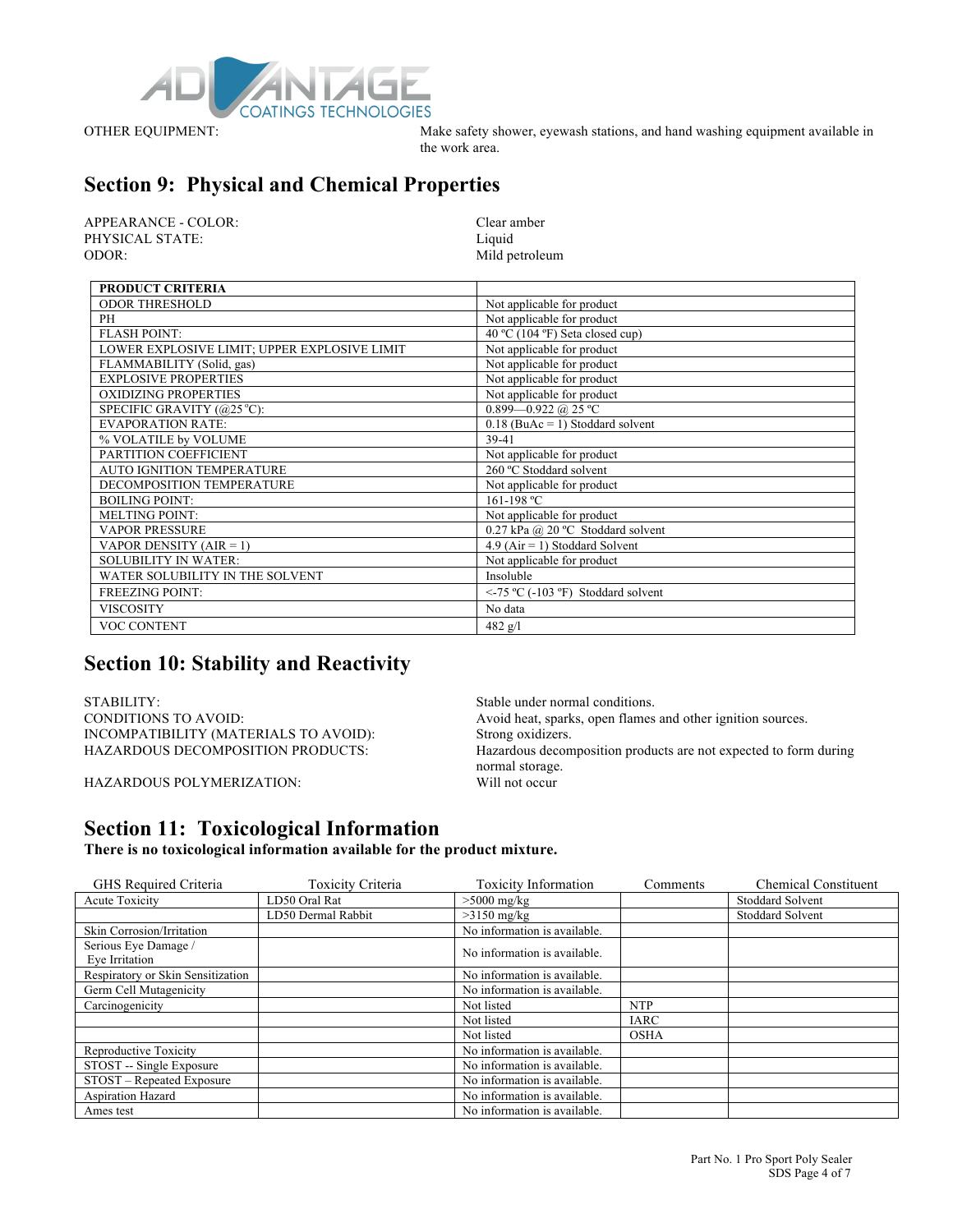

STOST = Specific Target Organ Systemic Toxicity

OTHER INFORMATION:

Only selected Registry of Toxic Effects of Chemical Substances (RTECS) data is presented here.

# **Section 12: Ecological Information**

| BIODEGRADATION:  | Expected to be not readily biodegradable. Major constituents are expected to be inherently<br>biodegradable, but the product contains components that may persist in the environment.                                                                                              | <b>Stoddard Solvent</b> |
|------------------|------------------------------------------------------------------------------------------------------------------------------------------------------------------------------------------------------------------------------------------------------------------------------------|-------------------------|
|                  | The volatile components oxidize rapidly by photochemical reactions in air.                                                                                                                                                                                                         |                         |
| BIOACCUMULATION: | Contains components with the potential to bioaccumulate. No information is available.                                                                                                                                                                                              | <b>Stoddard Solvent</b> |
| ECO TOXICITY:    | No information is available.                                                                                                                                                                                                                                                       |                         |
| MOBILITY:        | Liquid under most environmental conditions. If it enters soil, it will adsorb to soil particles<br>and will not be mobile. Floats on water. Contains volatile components. Partly evaporates<br>from water or soil surfaces, but a significant proportion will remain after one day | <b>Stoddard Solvent</b> |

Note: Not all of the ingredients have been tested for Ecotoxicity.

### **Section 13: Disposal Considerations**

WASTE FROM RESIDUES / UNUSED PRODUCTS:

Follow the waste disposal requirements of your country, state, or local authorities.

RCRA HAZARDOUS WASTE: This material and containers that are not empty, if discarded, would be regulated as a hazardous waste under RCRA. Treatment and/or disposal must be completed at a RCRA-permitted Treatment, Storage and Disposal Facility (TSD). The storage and transportation of RCRA hazardous wastes are also regulated by the USEPA. Can be incinerated, when in compliance with local regulations.

US EPA Waste Number: D001 (IGNITABLE): When discarded in its purchased form, this material would be regulated under 40 CFR 261.21 as EPA Hazardous Waste Number D001 based on the characteristic of ignitability.

### CONTAMINATED PACKAGING:

Recommend contaminated packaging material should be disposed of as stated above for residues and unused product.

RINSATE: Do not dispose of rinse water containing product in a sanitary sewer system or storm water drainage system.

# **Section 14: Transport Information**

### **ROAD TRANSPORT:**

**ADR = International Carriage of Dangerous Goods by Road** UN NUMBER: UN 1866 DOT PROPER SHIPPING NAME RESIN SOLUTION (CONTAINS Stoddard Solvent) DOT / ADR HAZARD CLASS: Flammable DOT / ADR LABELS: Class 3 PLACARD: Flammable, Class 3 DOT / ADR PACKAGING GROUP:<br>
HAZARD NIJMBER – ADR·<br>
IIN1866 HAZARD NUMBER - ADR: ADR PROPER SHIPPING NAME: RESIN SOLUTION (CONTAINS Stoddard Solvent) **RAIL TRANSPORT: RID FLAMMABLE** 

CLASS No.: RID PACKING GROUP:

**SEA TRANSPORT: IMDG** FLAMMABLE UN NUMBER SEA UN 1866 CLASS: 3 PACKING GROUP: III EmS No.: F-E, S-E MARINE POLLUTANT: No SEA TRANSPORT NOTES:

**AIR TRANSPORT: IATA/ICAO** UN NUMBER: UN1866

RESIN SOLUTION (CONTAINS Stoddard Solvent)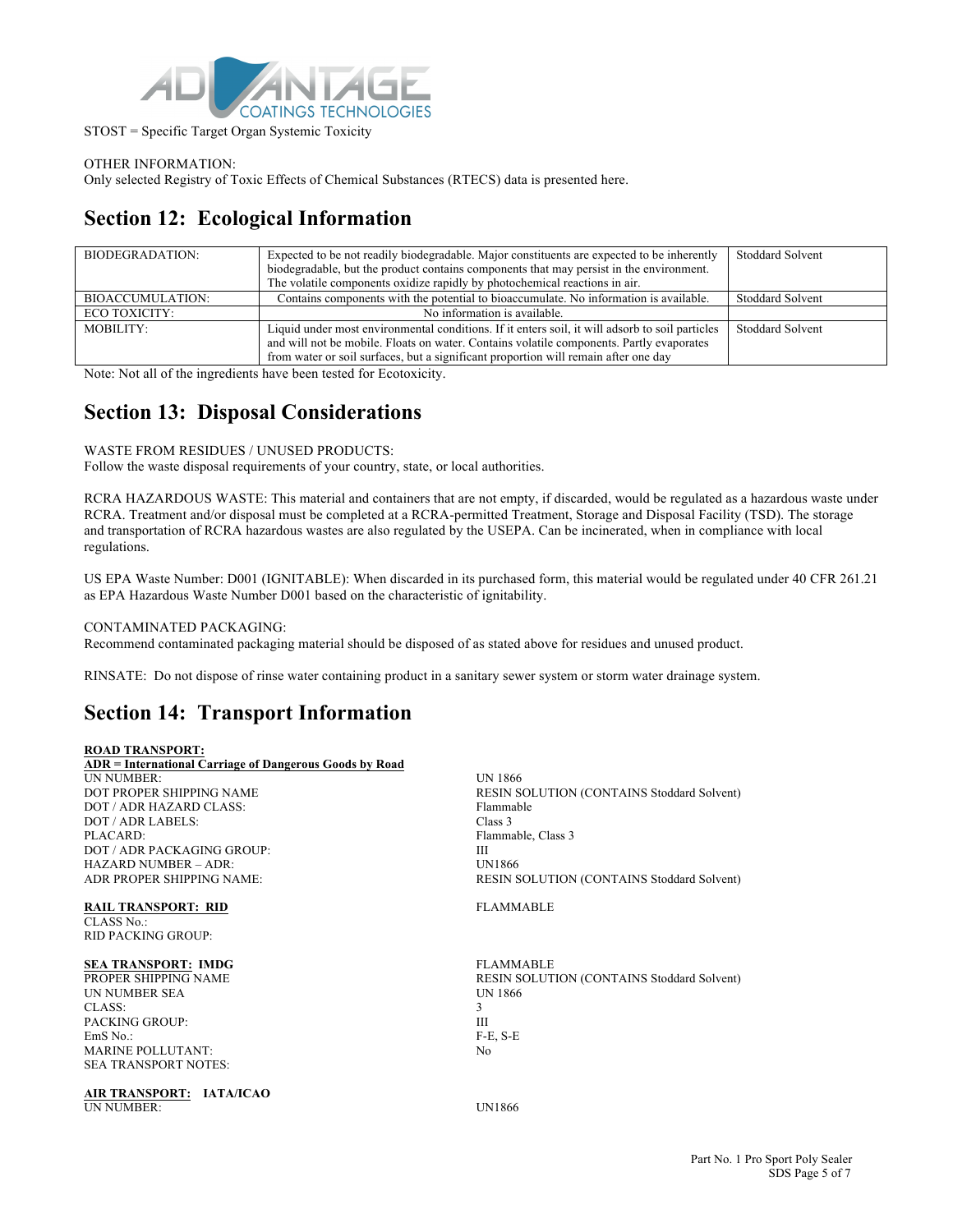

HAZARD CLASS: 3 PACKAGING GROUP: III

PROPER SHIPPING NAME RESIN SOLUTION (CONTAINS Stoddard Solvent)

### **Section 15: Regulatory Information**

### **TOXIC SUBSTANCES CONTROL ACT (TSCA) STATUS:**

### **This product is in compliance with rules, regulations, and orders of TSCA. All components are listed on the TSCA Inventory.**

SUPERFUND AMENDMENTS AND REAUTHORIZATION ACT OF 1986 (SARA) TITLE III SECTION 313 SUPPLIER NOTIFICATION:

This regulation requires submission of annual reports of toxic chemical(s) that appear in section 313 of the Emergency Planning and Community Right To Know Act of 1986 and 40 CFR 372. This information must be included in all MSDS's that are copied and distributed for the material.

The Section 313 toxic chemicals contained in this product are: None

#### CALIFORNIA PROPOSITION 65:

This regulation requires a warning for California Proposition 65 chemical(s) under the statute. The California proposition 65 chemical(s) contained in this product are: Ethyl Benzene, CAS 100-41-4.

### STATE RIGHT-TO-KNOW TOXIC SUBSTANCE OR HAZARDOUS SUBSTANCE LIST:

| Florida Toxic Substance(s):               | Not listed |
|-------------------------------------------|------------|
| Massachusetts's hazardous substance(s):   | Not listed |
| Pennsylvania hazardous substance code(s): | Not listed |
| New Jersey                                | Not listed |
| Illinois                                  | Not listed |
| Michigan                                  | Not listed |

#### CANADA:

This MSDS/SDS will be non-compliant 3 years after the issue date. This MSDS contains all of the information required by the Controlled Products Regulations (CPR).

#### WHMIS-INFORMATION:

This product has been classified in accordance with the hazard criteria of the Controlled Products Regulations (CPR), SOR/88-66, Current to February 20, 2012. The classes of controlled products listed in the CPR, Section 32, Part IV, have been reviewed and based on Professional Judgment this product has been determined to be WHMIS controlled as a Combustible liquid: Division 3 of Class B.

#### EUROPEAN UNION:

This product has been reviewed for compliance with the following European Community Directives: REACH 1907/2006; Directive 1999/45/EC, Regulation (EC) No 1272/2008 on classification, labeling and packaging (CLP) of substances and mixtures. WGK: 0 (German Federal Water Management Act) (Water Hazard Class)

### **Section 16: Other Information**

European Community Hazards Identification:

| R: 65 | Harmful: may cause lung damage if swallowed.                               |
|-------|----------------------------------------------------------------------------|
| S: 53 | Avoid exposure – obtain special instructions before use.                   |
| S: 45 | In case of accident or if you feel unwell, seek medical advice immediately |

Danger Symbol(s): Xn Harmful